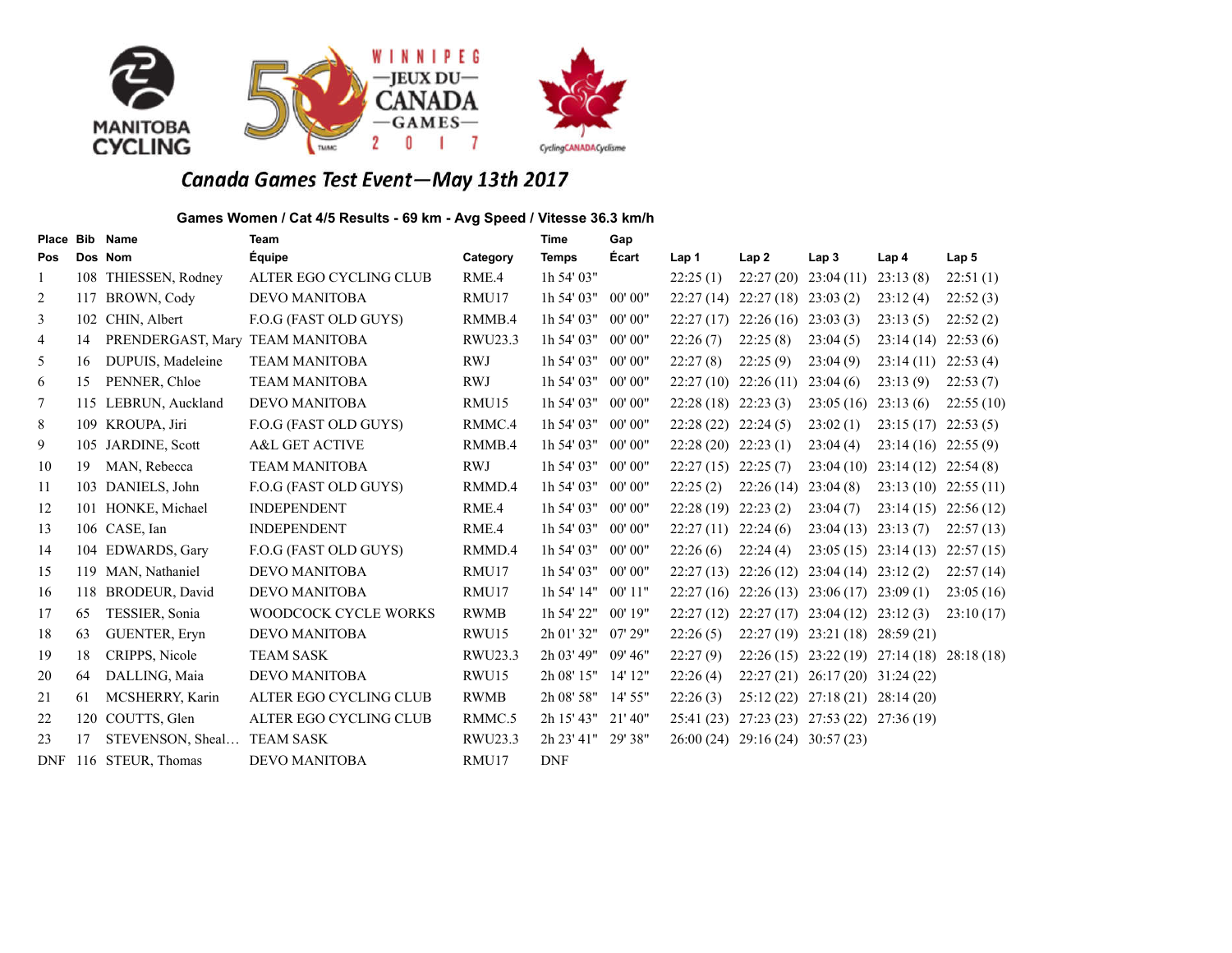

### **Cat 4/5 Women Results - 69 km - Avg Speed / Vitesse 36.2 km/h**

|     |    | Place Bib Name  | Team                   |             | Time                  | Gap     |          |          |          |          |                  |
|-----|----|-----------------|------------------------|-------------|-----------------------|---------|----------|----------|----------|----------|------------------|
| Pos |    | Dos Nom         | Équipe                 | Category    | <b>Temps</b>          | Ecart   | Lap 1    | Lap 2    | Lap 3    | Lap 4    | Lap <sub>5</sub> |
|     | 65 | TESSIER, Sonia  | WOODCOCK CYCLE WORKS   | <b>RWMB</b> | 1h 54' 22"            |         | 22:27(4) | 22:27(1) | 23:04(1) | 23:12(1) | 23:10(1)         |
|     | 63 | GUENTER, Eryn   | DEVO MANITOBA          | RWU15       | $2h\ 01'32''$ 07' 10" |         | 22:26(3) | 22:27(2) | 23:21(2) | 28:59(3) |                  |
|     | 64 | DALLING, Maia   | <b>DEVO MANITOBA</b>   | RWU15       | 2h 08' 15" 13' 53"    |         | 22:26(2) | 22:27(3) | 26:17(3) | 31:24(4) |                  |
|     | 61 | MCSHERRY, Karin | ALTER EGO CYCLING CLUB | <b>RWMB</b> | 2h 08' 58"            | 14'36'' | 22:26(1) | 25:12(4) | 27:18(4) | 28:14(2) |                  |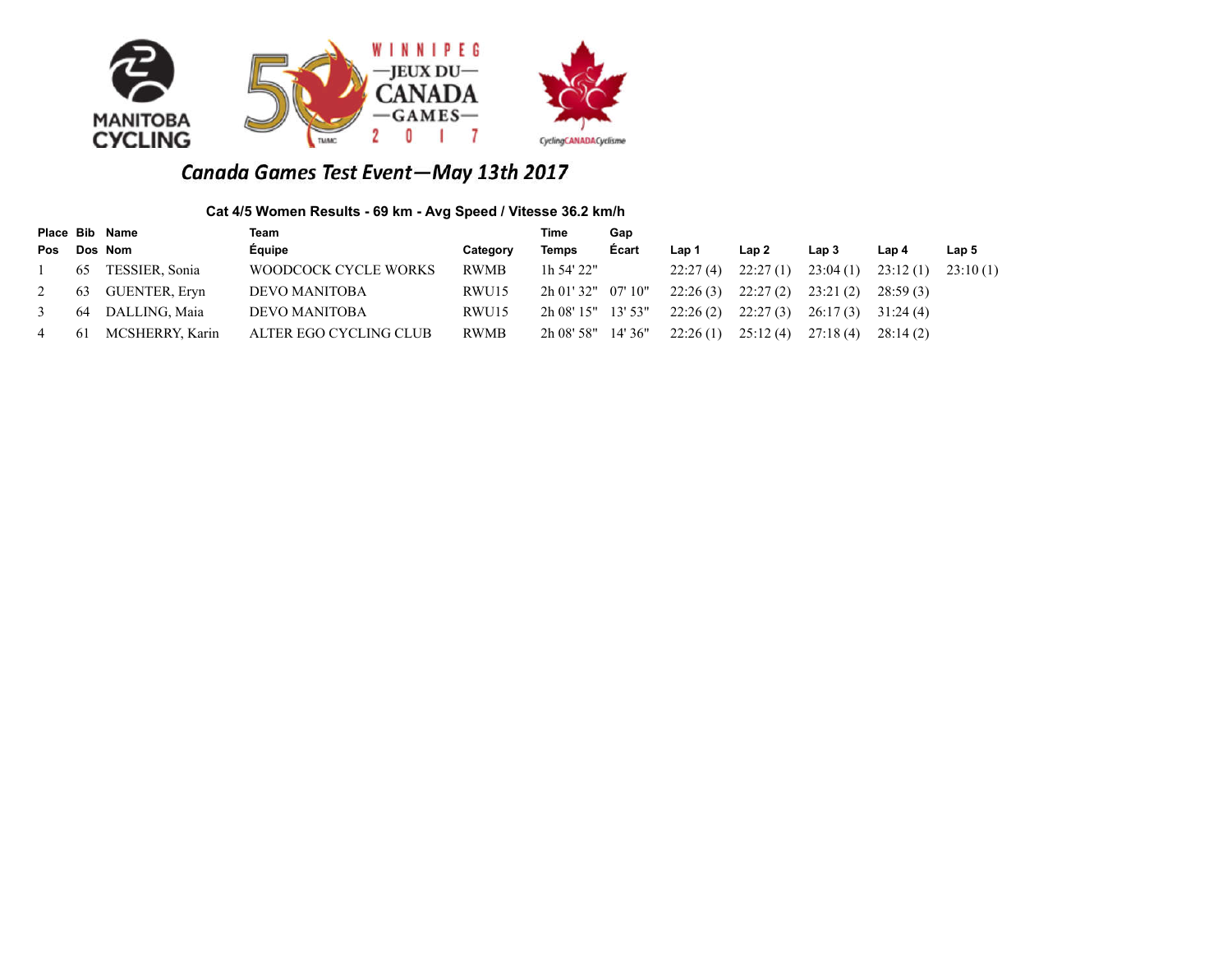

### **Cat 4/5 Men Results - 69 km - Avg Speed / Vitesse 36.3 km/h**

| Place           | <b>Bib</b> | Name                 | Team                      |          | Time         | Gap       |           |           |                                  |           |           |
|-----------------|------------|----------------------|---------------------------|----------|--------------|-----------|-----------|-----------|----------------------------------|-----------|-----------|
| <b>Pos</b>      |            | Dos Nom              | Equipe                    | Category | Temps        | Ecart     | Lap 1     | Lap2      | Lap 3                            | Lap 4     | Lap 5     |
| 1               |            | 108 THIESSEN, Rodney | ALTER EGO CYCLING CLUB    | RME.4    | $1h$ 54' 03" |           | 22:25(1)  | 22:27(13) | 23:04(7)                         | 23:13(7)  | 22:51(1)  |
| 2               | 117        | BROWN, Cody          | <b>DEVO MANITOBA</b>      | RMU17    | 1h 54' 03"   | 00' 00"   | 22:27(6)  | 22:27(12) | 23:03(2)                         | 23:12(3)  | 22:52(3)  |
| 3               |            | 102 CHIN, Albert     | F.O.G (FAST OLD GUYS)     | RMMB.4   | $1h$ 54' 03" | 00' 00"   | 22:27(8)  | 22:26(11) | 23:03(3)                         | 23:13(4)  | 22:52(2)  |
| 4               | 115        | LEBRUN, Auckland     | <b>DEVO MANITOBA</b>      | RMU15    | 1h 54' 03"   | 00' 00"   | 22:28(9)  | 22:23(3)  | 23:05(11)                        | 23:13(5)  | 22:55(6)  |
| 5               |            | 109 KROUPA, Jiri     | F.O.G (FAST OLD GUYS)     | RMMC.4   | $1h$ 54' 03" | 00' 00"   | 22:28(13) | 22:24(5)  | 23:02(1)                         | 23:15(12) | 22:53(4)  |
| 6               |            | 105 JARDINE, Scott   | <b>A&amp;L GET ACTIVE</b> | RMMB.4   | 1h 54' 03"   | 00' 00"   | 22:28(11) | 22:23(1)  | 23:04(4)                         | 23:14(11) | 22:55(5)  |
| $7\phantom{.0}$ |            | 103 DANIELS, John    | F.O.G (FAST OLD GUYS)     | RMMD.4   | $1h$ 54' 03" | 00' 00"   | 22:25(2)  | 22:26(10) | 23:04(6)                         | 23:13(8)  | 22:55(7)  |
| 8               | 101        | HONKE, Michael       | <b>INDEPENDENT</b>        | RME.4    | $1h$ 54' 03" | 00' 00"   | 22:28(10) | 22:23(2)  | 23:04(5)                         | 23:14(10) | 22:56(8)  |
| 9               |            | 106 CASE, Ian        | <b>INDEPENDENT</b>        | RME.4    | $1h$ 54' 03" | 00' 00"   | 22:27(4)  | 22:24(6)  | 23:04(8)                         | 23:13(6)  | 22:57(9)  |
| 10              |            | 104 EDWARDS, Gary    | F.O.G (FAST OLD GUYS)     | RMMD.4   | $1h$ 54' 03" | 00' 00"   | 22:26(3)  | 22:24(4)  | 23:05(10)                        | 23:14(9)  | 22:57(11) |
| 11              | 119        | MAN, Nathaniel       | <b>DEVO MANITOBA</b>      | RMU17    | $1h$ 54' 03" | 00' 00"   | 22:27(5)  | 22:26(8)  | 23:04(9)                         | 23:12(2)  | 22:57(10) |
| 12              | 118        | BRODEUR, David       | <b>DEVO MANITOBA</b>      | RMU17    | 1h 54' 14"   | $00'$ 11" | 22:27(7)  | 22:26(9)  | 23:06(12)                        | 23:09(1)  | 23:05(12) |
| 13              | 120        | COUTTS, Glen         | ALTER EGO CYCLING CLUB    | RMMC.5   | 2h 15' 43"   | 21'40"    | 25:41(14) |           | 27:23 (14) 27:53 (13) 27:36 (13) |           |           |
| <b>DNF</b>      |            | 116 STEUR, Thomas    | <b>DEVO MANITOBA</b>      | RMU17    | <b>DNF</b>   |           |           |           |                                  |           |           |